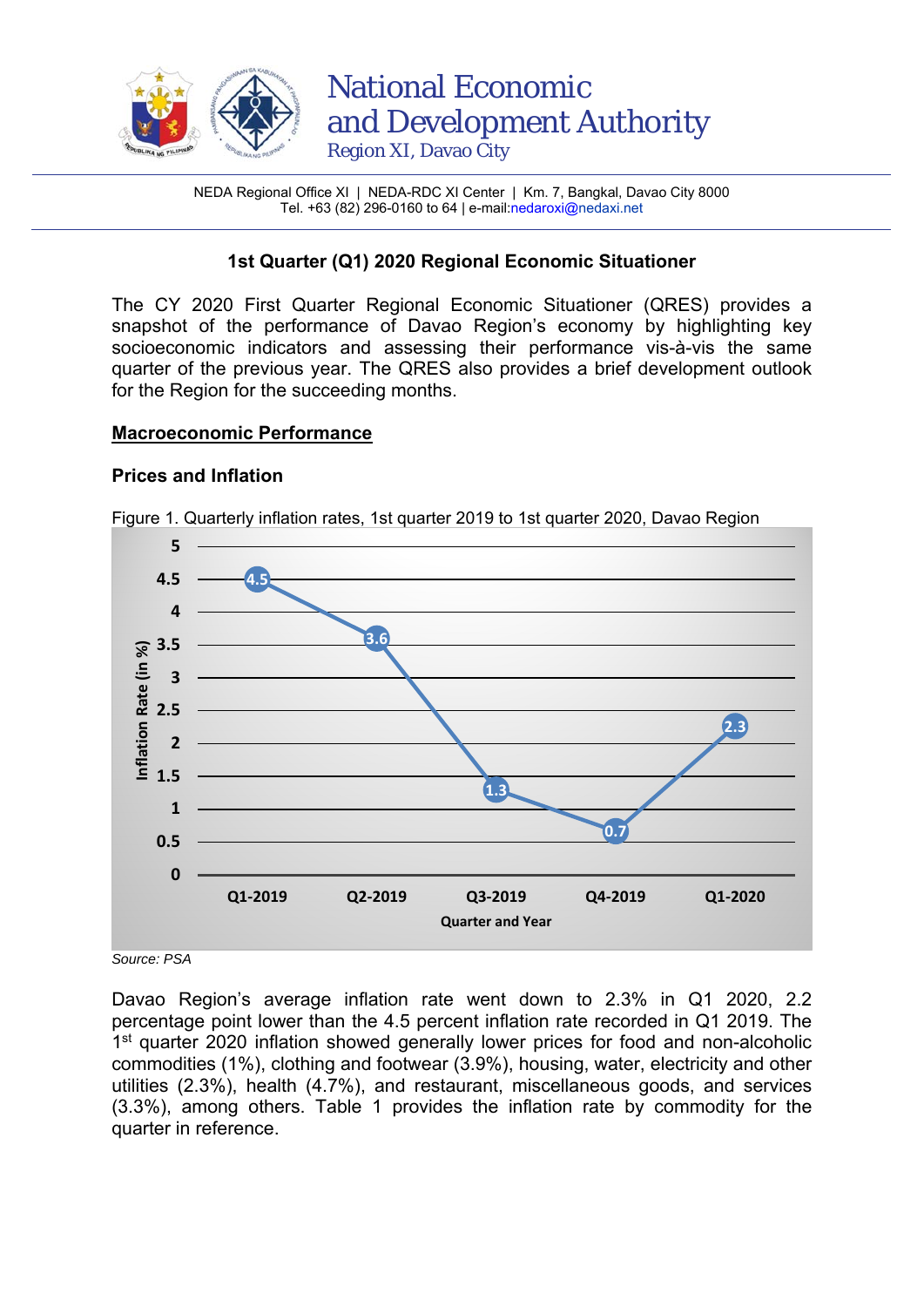| <b>Commodity</b>                                       | 1 <sup>st</sup> Quarter<br>2019 | 1 <sup>st</sup> Quarter<br>2020 |
|--------------------------------------------------------|---------------------------------|---------------------------------|
| All items                                              | 4.5                             | 2.3                             |
| Food & Non-Alcoholic                                   | 3.9                             | 1.0                             |
| Alcoholic & Tobacco                                    | 8.4                             | 14.5                            |
| Clothing & Footwear                                    | 4.3                             | 3.9                             |
| Housing, Water, Electricity, and<br>other utilities    | 6.8                             | 2.3                             |
| Furnishing, Maintenance of the<br>house, etc.          | 5.5                             | 4.4                             |
| Health                                                 | 6.7                             | 4.7                             |
| Transport                                              | 2.2                             | 1.5                             |
| Communication                                          | 1.1                             | 0.5                             |
| <b>Recreation &amp; Culture</b>                        | 5.1                             | 3.1                             |
| Education                                              | $-1.4$                          | 3.1                             |
| Restaurant, Miscellaneous<br><b>Goods and Services</b> | 5.4                             | 3.3                             |

Table 1. Inflation Rate by Commodity, 1<sup>st</sup> Quarter 2019 and 2020, Davao Region

 *Source: PSA* 

With the exception of alcohol and tobacco and education, all commodities posted lower inflation rates during the first quarter of 2020 over their rates the year before. Overall, the performance of the all-item regional inflation rate fell within the lower range of the 2-4 percentage point target for 2020, set by the Development Budget Coordinating Committee (DBCC) of the NEDA Board.

### **Labor and Employment**

Table 2. Employment statistics, 1<sup>st</sup> Quarter 2019 and 2020, Davao Region

|                          | 1 <sup>st</sup> Quarter 2019 | 1 <sup>st</sup> Quarter 2020 | Change      |
|--------------------------|------------------------------|------------------------------|-------------|
| <b>Employment Rate</b>   | 95.5%                        | 95.4%                        | $0.1$ ppt   |
| <b>Unemployment Rate</b> | 4.5%                         | 4.6%                         | $0.1$ ppt   |
| Underemployment<br>Rate  | 14.6%                        | 14.2%                        | $(0.4)$ ppt |

*Source: PSA*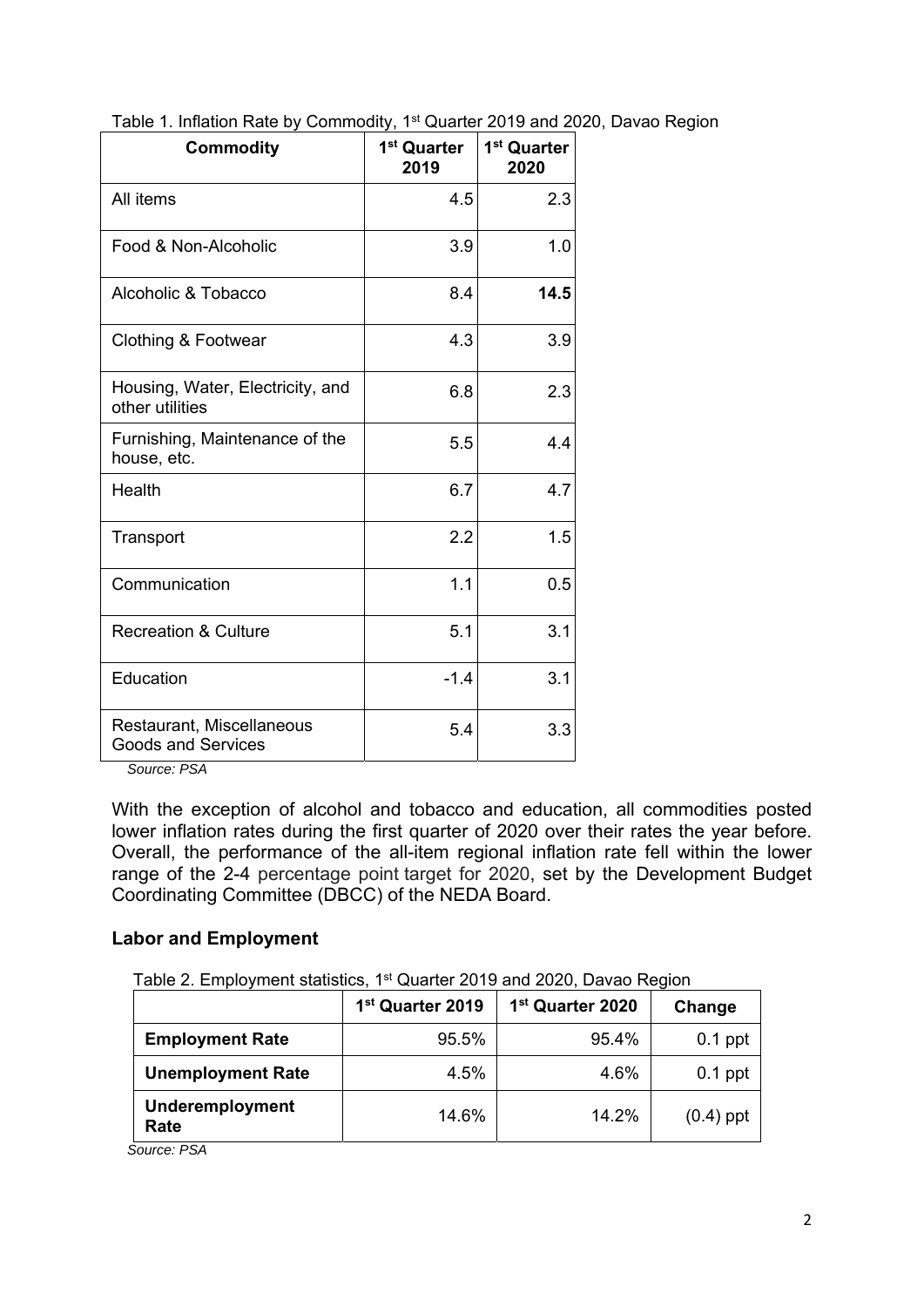The Region's employment statistics for the quarter remained at the same level based on the January 2020 round of the Labor Force Survey. The Region posted a 95.4% employment rate, just 0.1 percentage point lower than the employment rate one year ago. The Region's total labor force was 20.8 million in Q1 2020.

Meanwhile, the Region's underemployment rate decreased to 14.2%, a 0.4 ppt reduction from its rate in Q1 2019. This suggests that there more workers who were able to work for 40 hours per week in the Region, and who received better remuneration.

### **Investments**

| Table 3. Investment statistics, 1 <sup>st</sup> Quarter 2019 and 2020, Davao Region |  |  |
|-------------------------------------------------------------------------------------|--|--|
|                                                                                     |  |  |

|                                                           | 1 <sup>st</sup> Quarter 2019 | 1 <sup>st</sup> Quarter 2020 | Change |
|-----------------------------------------------------------|------------------------------|------------------------------|--------|
| <b>BOI-Registered Project</b><br><b>Commitments (Php)</b> | 2,688,250,000                | 2,171,300,000                | -19.2% |

*Source: BOI XI* 

During the first quarter of 2020, the total value of investments from the sole project registered with the Board of Investments amounted to PhP 2.17 billion, a decrease of 19% from the investments recorded in the same period a year ago. The sole investment registered during the quarter was for an economic and low-cost housing project located in Brgy. Talomo, Davao City by 8990 Housing Development Corporation. The project will involve the development of 3,184 housing units and expected to employ 370 workers.

It should be noted, however, that while investments during the quarter were lower, it was not unusual, since investments may be recorded and registered anytime throughout the year and do not concentrate on a single quarter.

# **Davao Region's Economic Growth Drivers**

### **Tourism**

| Table 4. Volume of tourist arrivals, 1 <sup>st</sup> Quarter 2019 and 2020, Davao Region |  |  |
|------------------------------------------------------------------------------------------|--|--|
|                                                                                          |  |  |

| <b>Tourist Arrivals</b> | Q1 2019   | Q1 2020 | % change |
|-------------------------|-----------|---------|----------|
| Domestic                | 1,502,451 | 741,864 | -50.62   |
| Foreign                 | 62,387    | 28,025  | $-55.08$ |
| Overseas Filipinos      | 13,518    | 4,968   | $-63.25$ |
| Total                   | 1,578,356 | 774,857 | $-50.91$ |

*Source: DOT XI* 

Total tourist arrivals declined by an average of 51 percent during the first quarter of 2020 as compared with the tourist arrivals during the same period last year. Consequently, tourist receipts also decreased by as much as 86 percent.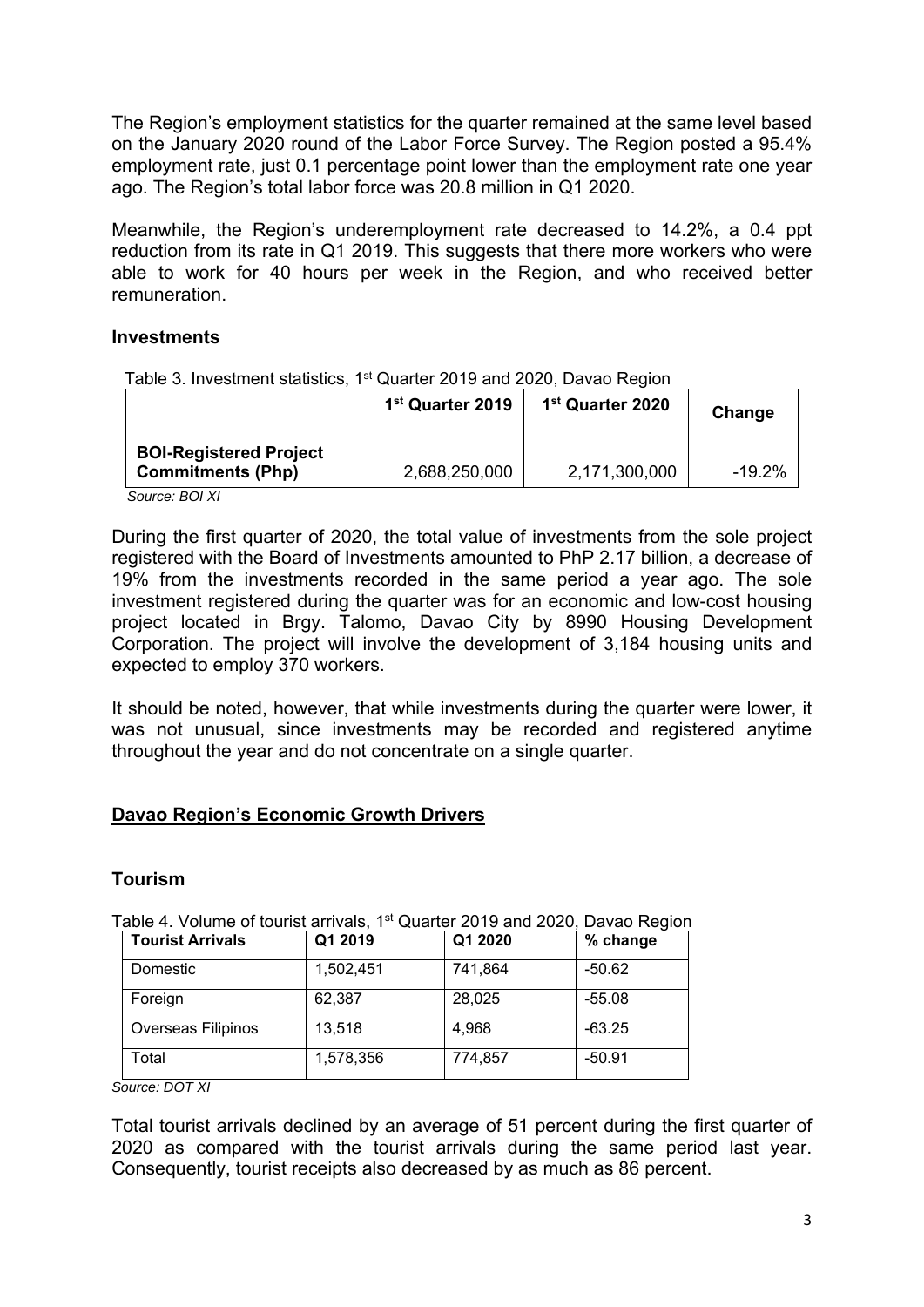|  |  |  | Table 5. Value of tourist receipts, in million Php, 1 <sup>st</sup> Quarter 2019 and 2020, Davao Region |  |  |
|--|--|--|---------------------------------------------------------------------------------------------------------|--|--|
|  |  |  |                                                                                                         |  |  |

| <b>Province/ City</b>   | 1 <sup>st</sup> Quarter 2019 | 1 <sup>st</sup> Quarter 2020 | Change |
|-------------------------|------------------------------|------------------------------|--------|
| Value of Total Receipts | PhP 16.573 Billion           | PhP2.255 billion             | -635%  |
| <b>COUROO' DOT VI</b>   |                              |                              |        |

*Source: DOT XI* 

Tourist receipts for the first quarter of 2020 amounted to Php 2.2 billion, a massive drop of 635% from the same quarter in 2019.

The decline in both volume of tourist arrivals and the drop in value of tourist receipts were attributed to:

- Cancellation of Flights in Davao City effective March 18, 2020 due to COVID 19 crisis
- Travel restrictions and shutdown of borders
- Closure of some Tourism Related Establishments (TREs) due to COVID 19 pandemic
- Cancellation of conduct of meetings, workshops, conventions, events, activities, among others due to COVID 19 crisis beginning of March

# **Peace and Order**

Table 7. Crime Volume and Crime Solution Efficiency Rate, 1<sup>st</sup> Quarter 2019 and 2020, Davao Region

|                         | <b>Crime Volume</b> |       | <b>Crime Solution</b><br>Efficiency (%) |       |  |
|-------------------------|---------------------|-------|-----------------------------------------|-------|--|
|                         | 2019                | 2020  | 2019                                    | 2020  |  |
| Davao City              | 1,051               | 1,320 | 86.87                                   | 91.67 |  |
| Davao del Sur           | 351                 | 462   | 77 21                                   | 83.33 |  |
| Davao del Norte         | 1,788               | 1,544 | 86.19                                   | 81.87 |  |
| Davao de Oro            | 209                 | 867   | 72.25                                   | 91.93 |  |
| <b>Davao Oriental</b>   | 226                 | 219   | 85.40                                   | 85.84 |  |
| <b>Davao Occidental</b> | 62                  | 59    | 74.19                                   | 88.14 |  |
| <b>TOTAL</b>            | 3,687<br>4,471      |       | 84.49                                   | 87.14 |  |

*Source: PNP XI* 

A higher crime volume was recorded in the Region during the first quarter of 2020 at 4,471 crimes, a 21% increase from the same period in 2019. The increase in crime volume was attributed to positive police operations, especially on violations on three Special Laws, namely, R.A. 4136 which relates to traffic laws, R.A. 9165 which relates to dangerous drugs, and Presidential Decree 1602/R.A. 9287 which relates to illegal gambling. As to the location of the crimes recorded, Davao del Norte recorded the greatest number of crimes with 1,544, followed by Davao City at 1,320.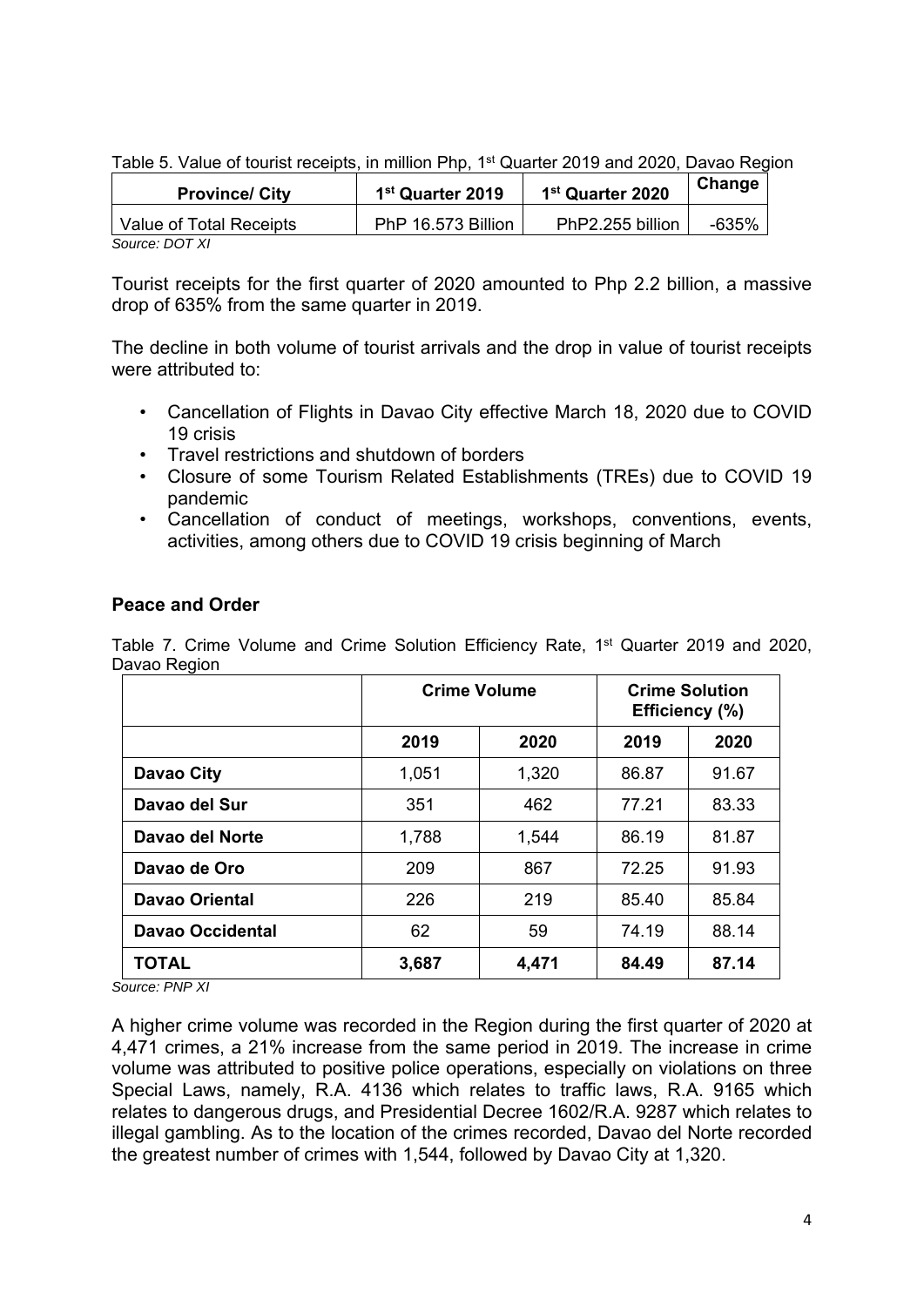The Region's crime solution efficiency (CSE) rate for the quarter reached 87.14%, higher by 2.6 percentage point compared with the same period in 2019. The CSE rate for Davao City was at 87.3%, while for the provinces, the highest CSE rate was recorded by Davao del Norte at 87%, and followed by Davao Oriental at 77.4%.

In spite of the crisis brought about by the COVID-19 pandemic, the peace and order in Davao Region was manageable. No major atrocities have been recorded over the period.

# **Development Prospects**

The negative impact on tourism was felt during the 1<sup>st</sup> quarter of 2020 due to the travel and tourism restrictions brought about by the Government's response to the COVID-19 pandemic. The pandemic may further push back the growth of the tourism and travel and other travel-related business, such as hotels, in the second quarter of 2020 onward once the scale and severity of the impact of COVID-19 has been fully assessed.

Employment may also see considerable decline and a high number of Davaoeñoes may be out of work for several months, as businesses shut down in the second half of March 2020 in compliance to the Enhanced and General Community Quarantine imposed throughout the Region in order to contain and prevent the spread of the COVID-19 outbreak.

On inflation, it is forecast to remain stable and within the target range of 2-4%, based on the assumptions made by the Development Budget Coordination Committee. The stable inflation rate will be mainly driven by stable or low global crude oil prices, adequate supply of essential food commodities, stable Peso, and a healthy financial system.

In light of the Government's lockdown beginning in March 2020, and which is expect to last for several months up to the end of the year, the Region can anticipate the following for the next quarters:

- 1. Prices of basic commodities shall remain low and stable, given low fuel prices induced by quarantine measures that limit people's movement, and given stable production and delivery of essential goods, such as rice, vegetables, fish, and other agricultural products, and medicine, among others.
- 2. Tourist arrivals for the 2nd & 3rd quarter of 2020 shall continue to go down by more than 80% due to the cancellation of international & domestic flights. Thus, for 2020 the tourism and travel industry will suffer the most and negative growth rates will likely be recorded throughout the state of public health emergency.
- 3. Employment rates will be less favorable, due to the indefinite closure of businesses and offices due to the strict quarantine imposed. In such case, businesses and offices may stop hiring new workers and will likely suspend business and offices operations, which will leave daily wage or even salaried workers out of work for several months or until the businesses or offices are allowed to resume operations again.